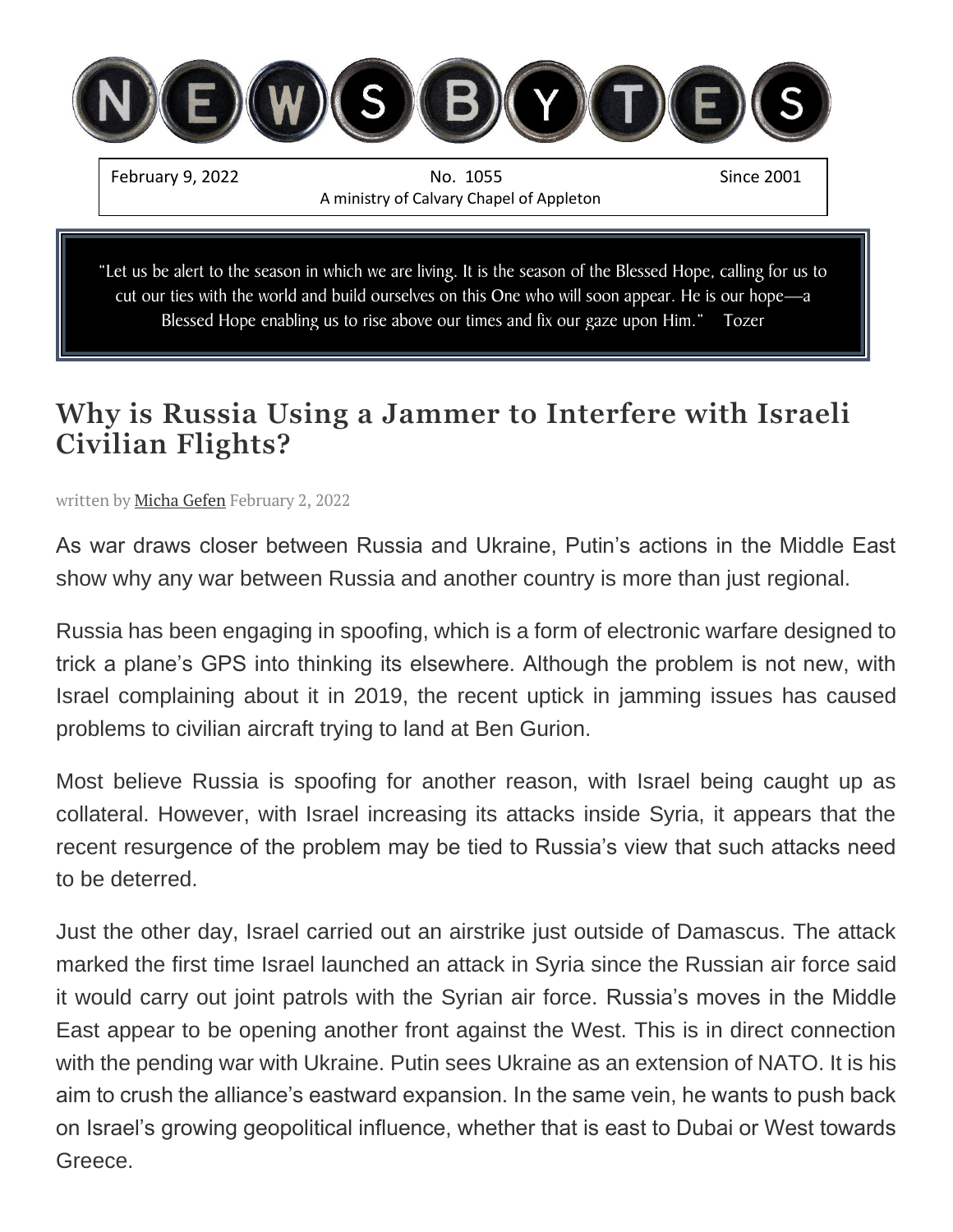Putin's strategy is to have Russia and Russia alone control the oil and gas lines to Europe. By doing so – he holds onto Russia's growing hegemony.

# *The World Is Still Short of Everything. Get Used to It.*

Pandemic-related product shortages — from computer chips to construction materials — were supposed to be resolved by now. Instead, the world has gained a lesson in the ripple effects of disruption.

#### **By Peter S. [Goodman](https://www.nytimes.com/by/peter-s-goodman) and Keith [Bradsher](https://www.nytimes.com/by/keith-bradsher)**

Published Aug. 30, 2021Updated Nov. 14, 2021

Like most people in the developed world, Kirsten Gjesdal had long taken for granted her ability to order whatever she needed and then watch the goods arrive, without any thought about the factories, container ships and trucks involved in delivery.

Not anymore.

At her kitchen supply store in Brookings, S.D., Ms. Gjesdal has given up stocking place mats, having wearied of telling customers that she can only guess when more will come. She recently received a pot lid she had purchased eight months earlier. She has grown accustomed to paying surcharges to cover the soaring shipping costs of the goods she buys. She has already placed orders for Christmas items like wreaths and baking pans.

"It's nuts," she said. "It's definitely not getting back to normal."

The challenges confronting Ms. Gjesdal's shop, Carrot Seed Kitchen, are a testament to the breadth and persistence of the chaos roiling the global economy, as manufacturers and the shipping industry contend with an unrelenting pandemic.

Delays, product [shortages](https://www.nytimes.com/2021/10/31/business/economy/global-shipping-delays-shortages.html) and rising costs continue to bedevil businesses large and small. And consumers are confronted with an experience once rare in modern times: no stock available, and no idea when it will come in.

In the face of an enduring shortage of computer chips, [Toyota](https://www.nytimes.com/2021/08/19/business/toyota-production-slowdown-chip-shortage.html) announced this month that it would slash its global production of cars by 40 percent. Factories around the world are limiting operations — despite powerful demand for their wares — because they cannot buy metal parts, plastics and raw materials. Construction companies are paying more for paint, lumber and hardware, while waiting weeks and sometimes months to receive what they need.

In Britain, the [National](https://www.supplychain.nhs.uk/icn/becton-dickinson-uk-ltd-blood-collection/) Health Service recently advised that it must delay some blood tests because of a shortage of needed gear. A recent [survey](https://www.reuters.com/world/uk/uk-factories-report-worst-shortage-stocks-record-cbi-2021-08-23/) by the Confederation of British Industry found the worst shortages of parts in the history of the index, which started in 1977.

The Great Supply Chain [Disruption](https://www.nytimes.com/2021/10/13/us/politics/biden-port-los-angeles-supply-chain.html) is a central element of the extraordinary uncertainty that continues to frame economic prospects worldwide. If the shortages persist well into next year, that could advance rising prices on a range of commodities. As central banks from the United States to Australia debate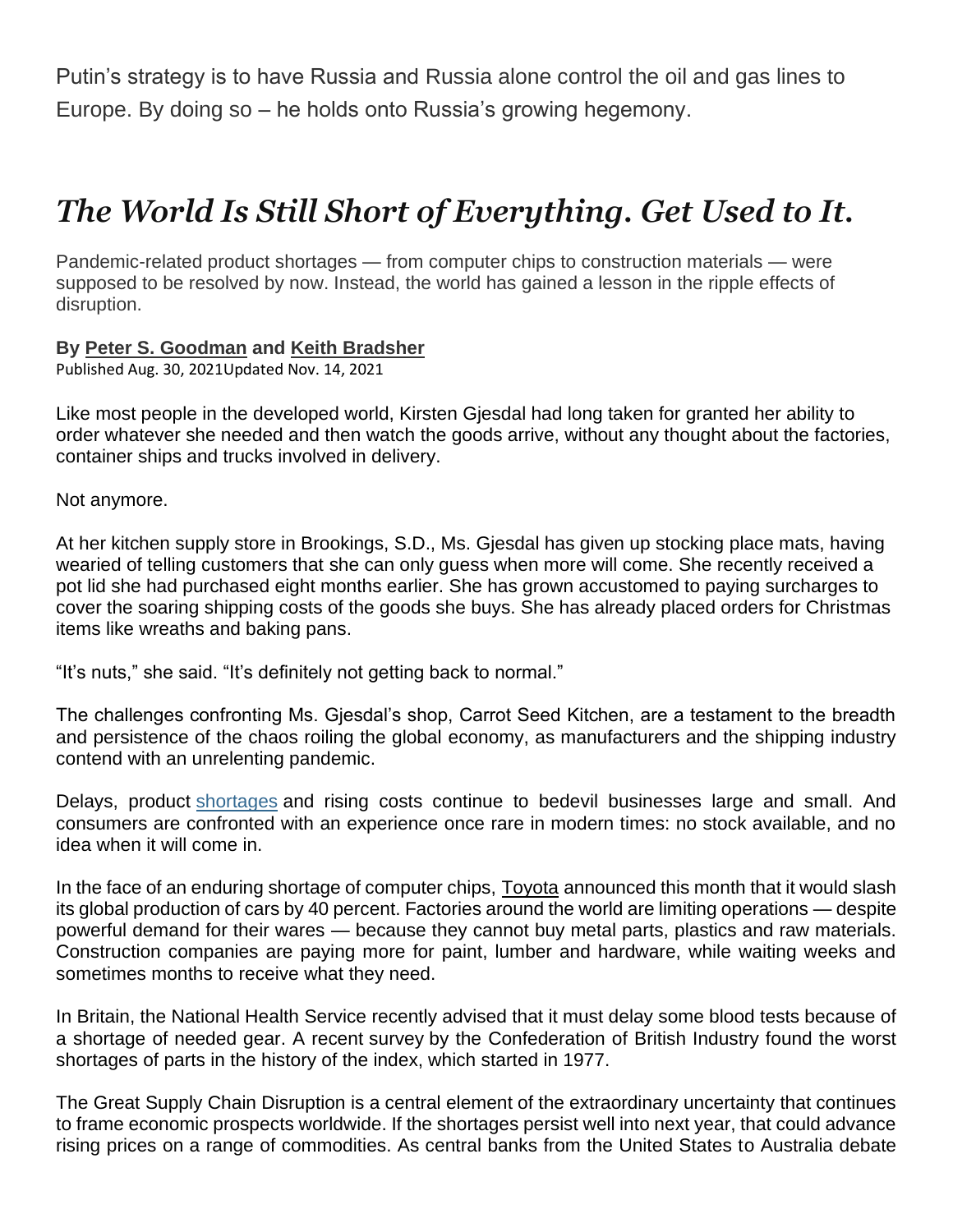the appropriate level of concern about inflation, they must consider a question none can answer with full confidence: Are the shortages and delays merely temporary mishaps accompanying the resumption of business, or something more insidious that could last well into next year?

"There is a genuine uncertainty here," said Adam S. Posen, a former member of the Bank of England's monetary policy committee and now the president of the Peterson Institute for International Economics in Washington. Normalcy might be "another year or two" away, he added.

In March, as global [shipping](https://www.nytimes.com/2021/03/06/business/global-shipping.html) prices spiked and as many goods became scarce, conventional wisdom had it that the trouble was largely the result of a surplus of orders reflecting extraordinary shifts in demand. Consumers in the United States and other wealthy countries had taken pandemic lockdowns as the impetus to add gaming consoles and exercise bikes to their homes, swamping the shipping industry with [cargo,](https://www.nytimes.com/2021/09/23/business/cargo-ships-supply-chain.html) and exhausting the supplies of many components. After a few months, many assumed, factories would catch up with demand, and ships would work through the backlog.

That is not what happened.

Just as the health crisis has proved stubborn and unpredictable, the turmoil in international commerce has gone on longer than many expected because shortages and delays in some products have made it impossible to make others.

At the same time, many companies had slashed their inventories in recent years, embracing [lean](https://www.nytimes.com/2021/06/01/business/coronavirus-global-shortages.html) [production](https://www.nytimes.com/2021/06/01/business/coronavirus-global-shortages.html) to cut costs and boost profits. That left minimal margin for error.

Understand the Supply Chain Crisis

- **The Origins of the Crisis:** The pandemic created worldwide economic turmoil. We [broke](https://www.nytimes.com/interactive/2021/12/05/business/economy/supply-chain.html?action=click&pgtype=Article&state=default&module=styln-supply-chain&variant=show®ion=MAIN_CONTENT_1&block=storyline_top_links_recirc) down how it [happened.](https://www.nytimes.com/interactive/2021/12/05/business/economy/supply-chain.html?action=click&pgtype=Article&state=default&module=styln-supply-chain&variant=show®ion=MAIN_CONTENT_1&block=storyline_top_links_recirc)
- **Explaining the Shortages:** Why is this happening? When will it end? Here are [some](https://www.nytimes.com/2021/10/22/business/shortages-supply-chain.html?action=click&pgtype=Article&state=default&module=styln-supply-chain&variant=show®ion=MAIN_CONTENT_1&block=storyline_top_links_recirc) answers to your [questions.](https://www.nytimes.com/2021/10/22/business/shortages-supply-chain.html?action=click&pgtype=Article&state=default&module=styln-supply-chain&variant=show®ion=MAIN_CONTENT_1&block=storyline_top_links_recirc)
- **A New Normal?:** The chaos at ports, warehouses and retailers will probably persist through 2022, and [perhaps](https://www.nytimes.com/2022/02/01/business/supply-chain-disruption.html?action=click&pgtype=Article&state=default&module=styln-supply-chain&variant=show®ion=MAIN_CONTENT_1&block=storyline_top_links_recirc) even longer.
- **A Key Factor in Inflation:** In the U.S., inflation is hitting its highest level in decades. [Supply](https://www.nytimes.com/article/inflation-definition.html?action=click&pgtype=Article&state=default&module=styln-supply-chain&variant=show®ion=MAIN_CONTENT_1&block=storyline_top_links_recirc) chain [issues](https://www.nytimes.com/article/inflation-definition.html?action=click&pgtype=Article&state=default&module=styln-supply-chain&variant=show®ion=MAIN_CONTENT_1&block=storyline_top_links_recirc) play a big role.

A giant ship that became lodged in the Suez Canal this year, halting traffic on a vital waterway linking Europe to Asia for a week, added to the mayhem on the seas. So did a series of temporary coronavirusrelated closures of key ports in China.

The world has gained a painful lesson in how interconnected economies are across vast distances, with delay and shortages in any one place rippling out nearly everywhere.

A shipping container that cannot be unloaded in Los Angeles because too many dockworkers are in quarantine is a container that cannot be loaded with soybeans in Iowa, leaving buyers in Indonesia waiting, and potentially triggering a shortage of animal feed in Southeast Asia.

An unexpected jump in orders for televisions in Canada or Japan exacerbates the shortage of computer chips, forcing auto manufacturers to slow production lines from South Korea to Germany to Brazil.

"There is no end in sight," said Alan Holland, chief executive of Keelvar, a company based in Cork, Ireland, that makes software used to manage supply [chains.](https://www.nytimes.com/2021/10/13/us/politics/biden-port-los-angeles-supply-chain.html) "Everybody should be assuming we are going to have an extended period of disruptions."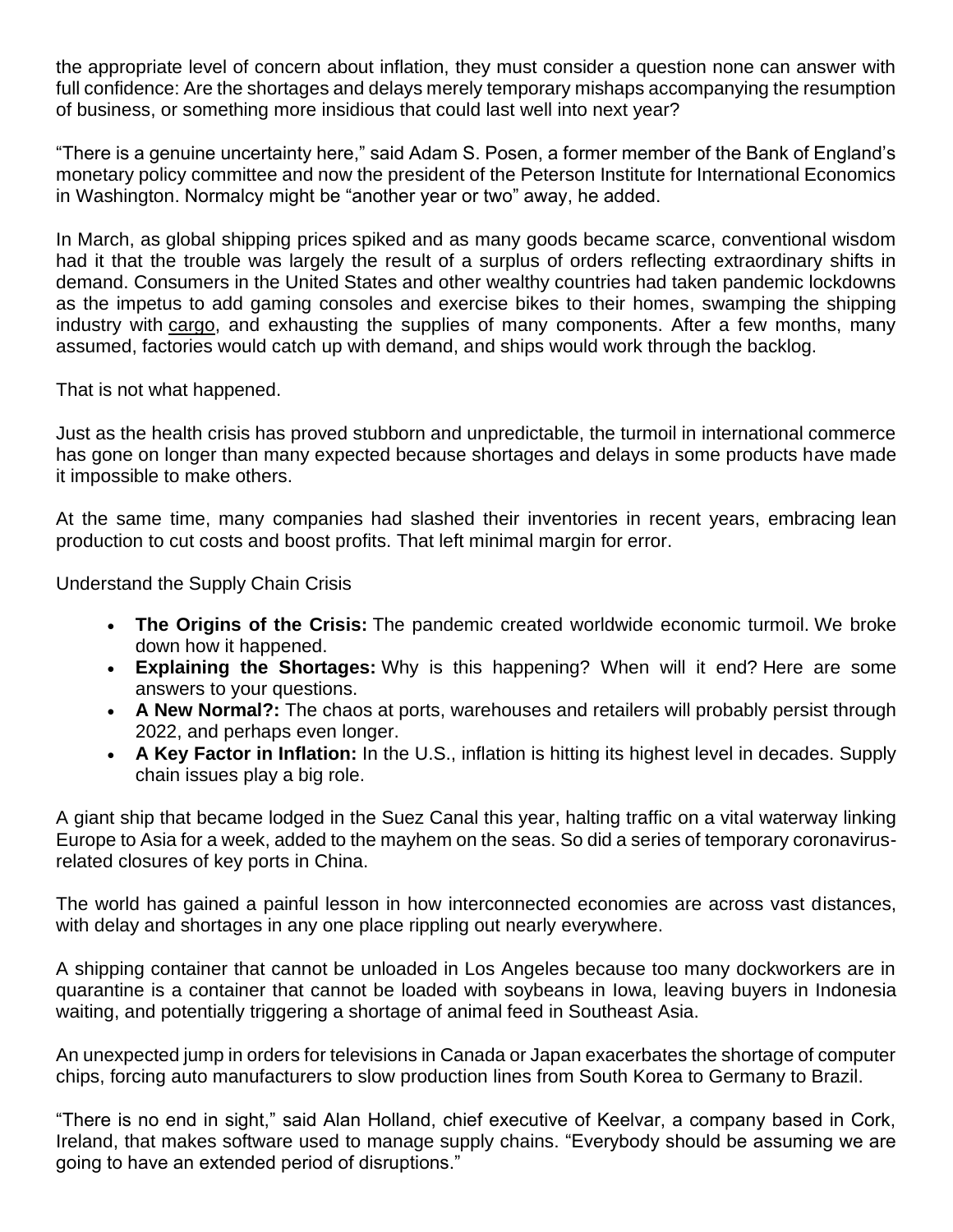PP Control & Automation designs and builds systems for companies that make machinery for a wide range of industries.Credit...Mary Turner for The New York Times

In the West Midlands of England, Tony Hague has tired of trying to predict when the madness will end.

His company, PP Control & Automation, designs and builds systems for companies that make machinery used in a range of industries, from food processing to power generation. Demand for his products is expanding, and his roughly 240 employees have been working at full capacity. Still, he is contending with shortages.

One customer in England that makes machines to seal packaged food has been hobbled by its inability to secure needed parts. Its supplier in Japan used to take four to six weeks to deliver key devices; now it takes half a year. The Japanese factory has struggled to secure its own electrical components, most of them produced in Asia and using computer chips. Auto manufacturers' desperation to secure chips has made those components harder to obtain.

"It's definitely getting worse," Mr. Hague said. "It hasn't bottomed out yet."

For the global economy, shipping is at the center of the explanation for what has gone awry.

As Americans enduring lockdowns filled basements with treadmills and kitchens with mixers, they generated extra demand for Chinese-made factory goods. At the same time, millions of shipping containers — the building blocks of sea cargo — were scattered around the globe, used to deliver protective equipment like face masks.

The container shortages were exacerbated by delays in unloading cargo at American ports, because workers stayed home to slow the pandemic's spread.

How the Supply Chain Crisis Unfolded

**The pandemic sparked the problem.** The highly intricate and interconnected global supply chain is in upheaval. Much of the crisis can be traced to the outbreak of [Covid-19,](https://www.nytimes.com/interactive/2021/12/05/business/economy/supply-chain.html?action=click&pgtype=Article&state=default&module=styln-supply-chain&variant=show®ion=MAIN_CONTENT_3&block=storyline_levelup_swipe_recirc) which triggered an economic slowdown, mass layoffs and a halt to production. Here's what happened next:

**A reduction in shipping.** With fewer goods being made and fewer people with paychecks to spend at the start of the pandemic, manufacturers and shipping companies assumed that demand would drop sharply. But that proved to be a mistake, as demand for some items would surge.

**Demand for protective gear spiked.** In early 2020, the entire planet suddenly needed surgical masks and gowns. Most of these goods were made in China. As Chinese factories ramped up production, cargo vessels began delivering gear around the globe.

**Then, a shipping container shortage.** Shipping containers piled up in [many](https://www.nytimes.com/2021/03/06/business/global-shipping.html?action=click&pgtype=Article&state=default&module=styln-supply-chain&variant=show®ion=MAIN_CONTENT_3&block=storyline_levelup_swipe_recirc) parts of the world after they were emptied. The result was a shortage of containers in the one country that needed them the most: China, where factories would begin pumping out goods in record volumes

**Demand for durable goods increased.** The pandemic shifted Americans' spending from eating out and attending events to office furniture, electronics and kitchen appliances – mostly purchased online. The spending was also encouraged by government stimulus programs.

**Strained supply chains.** Factory goods swiftly [overwhelmed](https://www.nytimes.com/2021/10/11/business/supply-chain-crisis-savannah-port.html?action=click&pgtype=Article&state=default&module=styln-supply-chain&variant=show®ion=MAIN_CONTENT_3&block=storyline_levelup_swipe_recirc) U.S. ports. Swelling orders further outstripped the availability of shipping containers, and the cost of shipping a container from Shanghai to Los Angeles skyrocketed tenfold.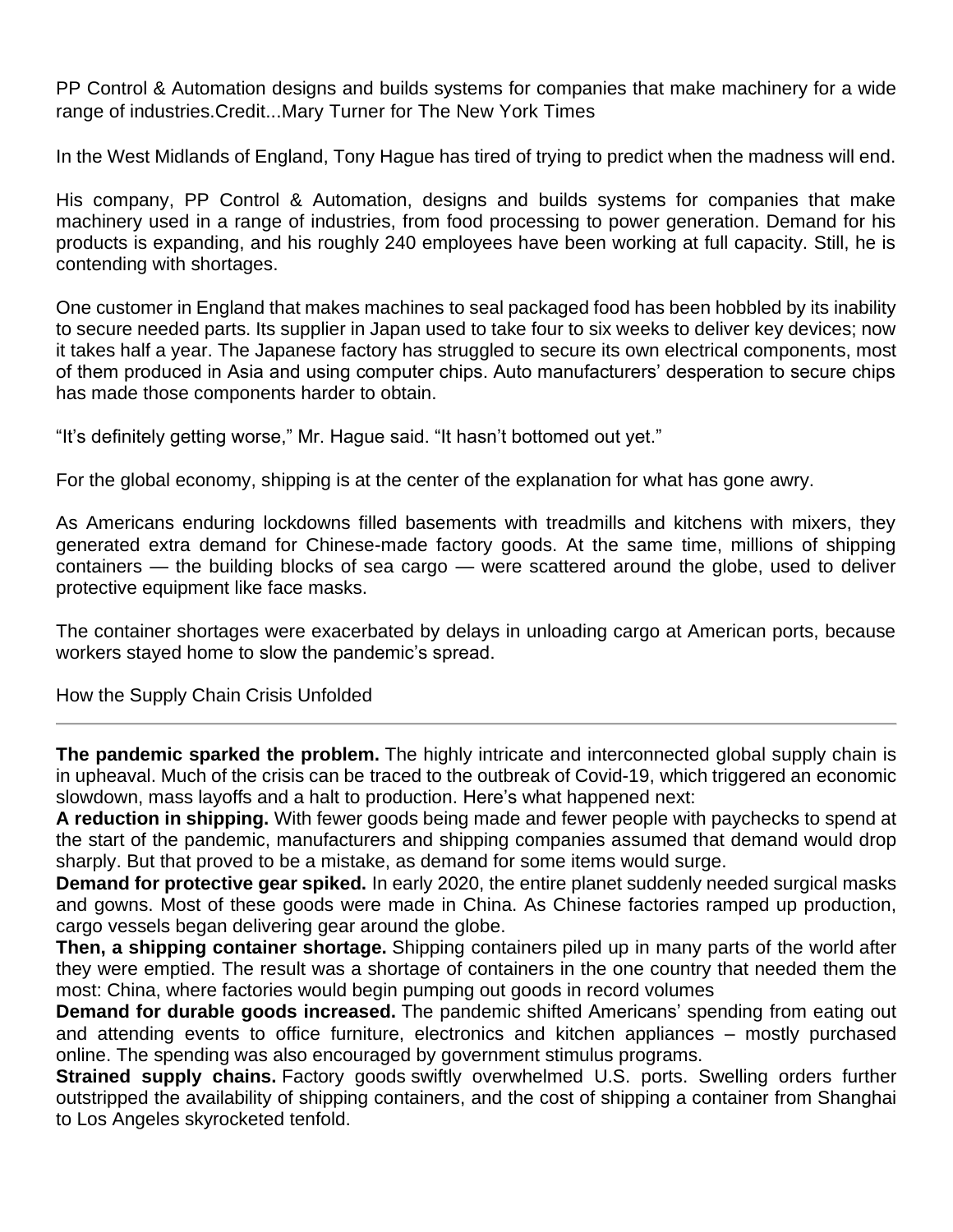**Labor shortages.** Businesses across the economy, meanwhile, struggled to hire workers, [including](https://www.nytimes.com/2021/11/09/us/politics/trucker-shortage-supply-chain.html?action=click&pgtype=Article&state=default&module=styln-supply-chain&variant=show®ion=MAIN_CONTENT_3&block=storyline_levelup_swipe_recirc) the truck [drivers](https://www.nytimes.com/2021/11/09/us/politics/trucker-shortage-supply-chain.html?action=click&pgtype=Article&state=default&module=styln-supply-chain&variant=show®ion=MAIN_CONTENT_3&block=storyline_levelup_swipe_recirc) [needed](https://www.nytimes.com/2021/11/09/us/politics/trucker-shortage-supply-chain.html?action=click&pgtype=Article&state=default&module=styln-supply-chain&variant=show®ion=MAIN_CONTENT_3&block=storyline_levelup_swipe_recirc) to haul cargo to [warehouses.](https://www.nytimes.com/2021/11/09/us/politics/trucker-shortage-supply-chain.html?action=click&pgtype=Article&state=default&module=styln-supply-chain&variant=show®ion=MAIN_CONTENT_3&block=storyline_levelup_swipe_recirc) Even as employers resorted to lifting wages, labor shortages persisted, worsening the scarcity of goods.

**Component shortages.** Shortages of one thing turned into shortages of others. A dearth of computer chips, for example, forced major [automakers](https://www.nytimes.com/2021/12/22/business/economy/car-chip-shortage-pandemic.html?action=click&pgtype=Article&state=default&module=styln-supply-chain&variant=show®ion=MAIN_CONTENT_3&block=storyline_levelup_swipe_recirc) to slash production, while even delaying the [manufacture](https://www.nytimes.com/2021/12/09/business/supply-chain-medical-device-shortages.html?action=click&pgtype=Article&state=default&module=styln-supply-chain&variant=show®ion=MAIN_CONTENT_3&block=storyline_levelup_swipe_recirc) of medical [devices.](https://www.nytimes.com/2021/12/09/business/supply-chain-medical-device-shortages.html?action=click&pgtype=Article&state=default&module=styln-supply-chain&variant=show®ion=MAIN_CONTENT_3&block=storyline_levelup_swipe_recirc)

**A lasting problem.** Businesses and consumers reacted to shortages by ordering earlier and extra, especially ahead of the holidays, but that has placed more strain on the system. These issues are a [key](https://www.nytimes.com/article/inflation-definition.html?action=click&pgtype=Article&state=default&module=styln-supply-chain&variant=show®ion=MAIN_CONTENT_3&block=storyline_levelup_swipe_recirc) factor in rising [inflation](https://www.nytimes.com/article/inflation-definition.html?action=click&pgtype=Article&state=default&module=styln-supply-chain&variant=show®ion=MAIN_CONTENT_3&block=storyline_levelup_swipe_recirc) and are likely to last [through](https://www.nytimes.com/2022/02/01/business/supply-chain-disruption.html?action=click&pgtype=Article&state=default&module=styln-supply-chain&variant=show®ion=MAIN_CONTENT_3&block=storyline_levelup_swipe_recirc) 2022 — if not longer.

Then, in late March, came the fiasco in the Suez [Canal,](https://www.nytimes.com/2021/03/24/world/middleeast/suez-canal-blocked-ship.html) the pathway for about 12 percent of the world's trade. With hundreds of other ships blocked, the impact played out for months.

In May, China shut down a huge container port near [Shenzhen](https://www.nytimes.com/2021/06/21/business/shenzhen-port-delays.html) — one of the nation's leading industrial cities — after a small outbreak of a coronavirus variant. The port did not resume operations for several weeks.

Then, in the middle of August, Chinese authorities shut down a container terminal near the city of Ningbo after one employee tested positive. Ningbo is the world's third-largest container port, so its closure held the potential to snowball into a global event, even [threatening](https://www.nytimes.com/2021/11/14/business/economy/farm-exports-supply-chain-ports.html) the supply of goods to American stores in time for Black Friday sales around Thanksgiving.

By Wednesday, the Ningbo terminal was back in operation. But China's decision to close it because of a single Covid case resonated as a warning that the government might shut other ports.

Eric Poses has seen international shipping costs for his board games soar, from \$6,000 to \$7,000 before the pandemic to \$26,000 now, and they are expected to go even higher.Credit...Scott McIntyre for The New York Times

In Miami Beach, Eric Poses, an inventor of board games, developed a product aptly named for the pandemic: The Worst-Case Scenario Card Game, a title that could also be applied to his experience relying on China to make and ship the product.

Before the pandemic, shipping a 40-foot container of games from Shanghai to the warehouse he uses in Michigan cost \$6,000 to \$7,000, Mr. Poses said. His next shipment, scheduled to leave China in mid-September, will cost at least \$26,000. And his freight agent warned him that the price will most likely rise, to \$35,000, because of rail and trucking difficulties in the United States.

Cheap and reliable sea transport has long been a foundational part of international trade, allowing manufacturers to shift production far and wide in search of low-wage labor and cheap materials.

Columbia Sportswear has typified the trend, expanding from its base in Portland, Ore., to become a global outdoor gear brand. The company has relied on factories in Asia to make its goods and taken the ocean cargo network for granted.

"It's sort of like, every day when you get up in the morning, you turn on the lights and the lights always work," said Timothy Boyle, Columbia's chief executive.

But the price of moving goods to the United States from Asia is up as much as tenfold since the beginning of the pandemic, and Columbia might have to reconsider its traditional mode.

"It's a question of how long this lasts," Mr. Boyle said.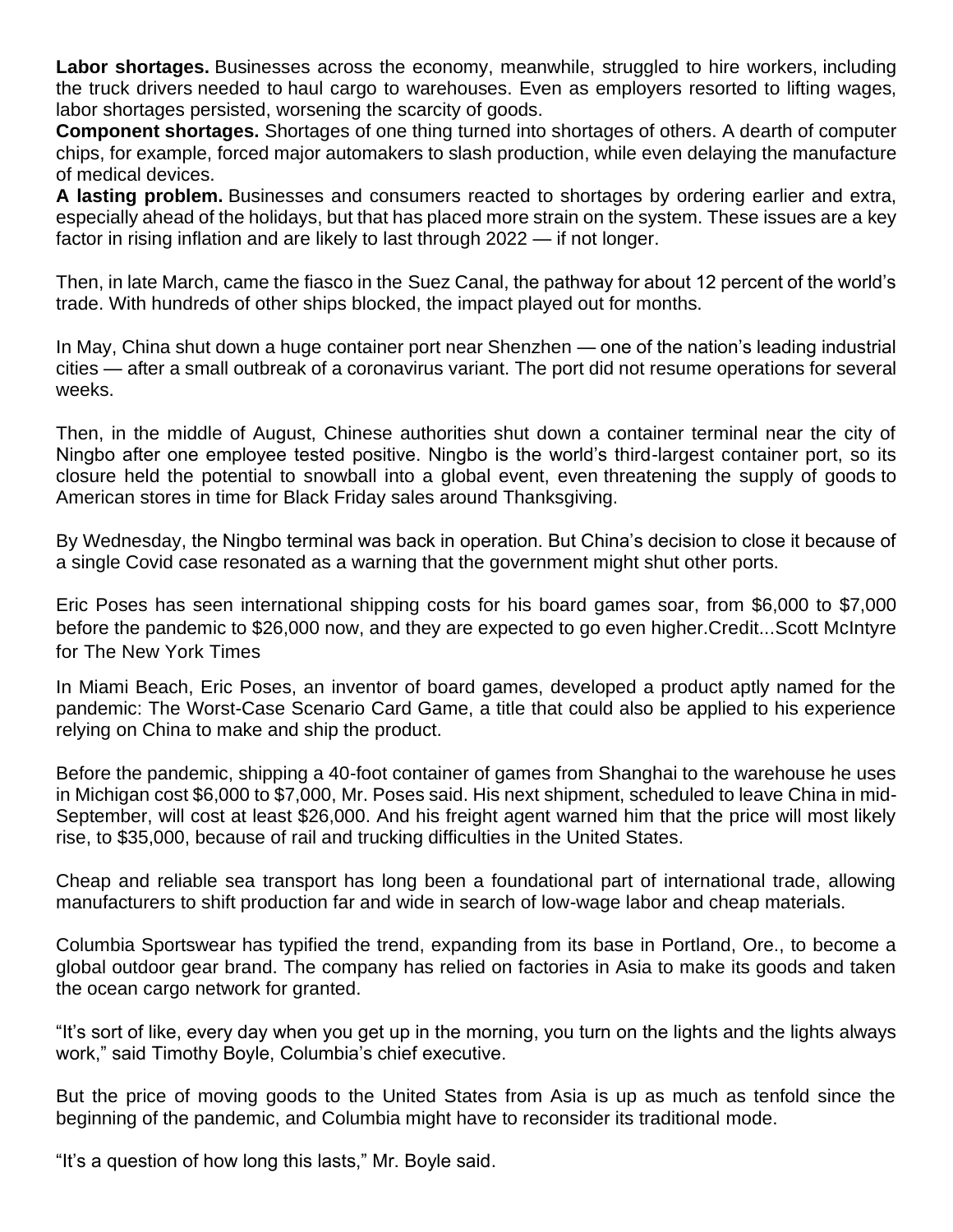## **Two Key Global Shortages That Could Spell Disaster For 2022**



This was supposed to be the year that things "got back to normal", but here we are at the end of January and things have only gotten worse. As we move forward into February and beyond, there are two key global shortages that we are going to want to keep a very close eye on.

One of them is the rapidly growing fertilizer shortage. A few days ago, the Wall Street Journal ominously warned that "high fertilizer prices are weighing on farmers across the developing

world"...

From South America's avocado, corn and coffee farms to Southeast Asia's plantations of coconuts and oil palms, high fertilizer prices are weighing on farmers across the developing world, making it much costlier to cultivate and forcing many to cut back on production.

That means grocery bills could go up even more in 2022, following a year in which global food prices rose to decade highs. An uptick would exacerbate hunger--already acute in some parts of the world because of pandemic-linked job losses--and thwart efforts by politicians and central bankers to subdue inflation.

According to the International Fertilizer Development Center, exceedingly high fertilizer prices could result in a reduction of agricultural output in Africa alone "equivalent to the food needs of 100 million people".

So this is a really, really big deal.

And this crisis is going to deeply affect us here in the United States too. The following comes from a recent piece authored by U.S. Senator Roger Marshall...

It's no secret farmers are faced with a fertilizer crisis. Prices for phosphorus-based and potassium-based (potash) fertilizers have more than doubled in Kansas while Nitrogen-based fertilizers have more than quadrupled. Fertilizer is vital to feeding not only the country, but the world. It contains essential nutrients for plant life, and without it, American agricultural yields will quickly suffer as well as food prices in local grocery stores.

As I discussed the other day, these crazy prices for fertilizer are going to make it impossible for many U.S. farmers to profitably plant crops this year.

That means that a lot less food is going to be grown.

On the other side of the world, the North Korean government is asking their citizens to start creating "homemade" fertilizer from their own waste...

State-run media has also been encouraging people to make "homemade" manure, The Daily Beast reported. A source in North Hamgyong Province told Daily NK that residents had started "producing fertilizer from human waste" after authorities launched a 10-day drive to increase production.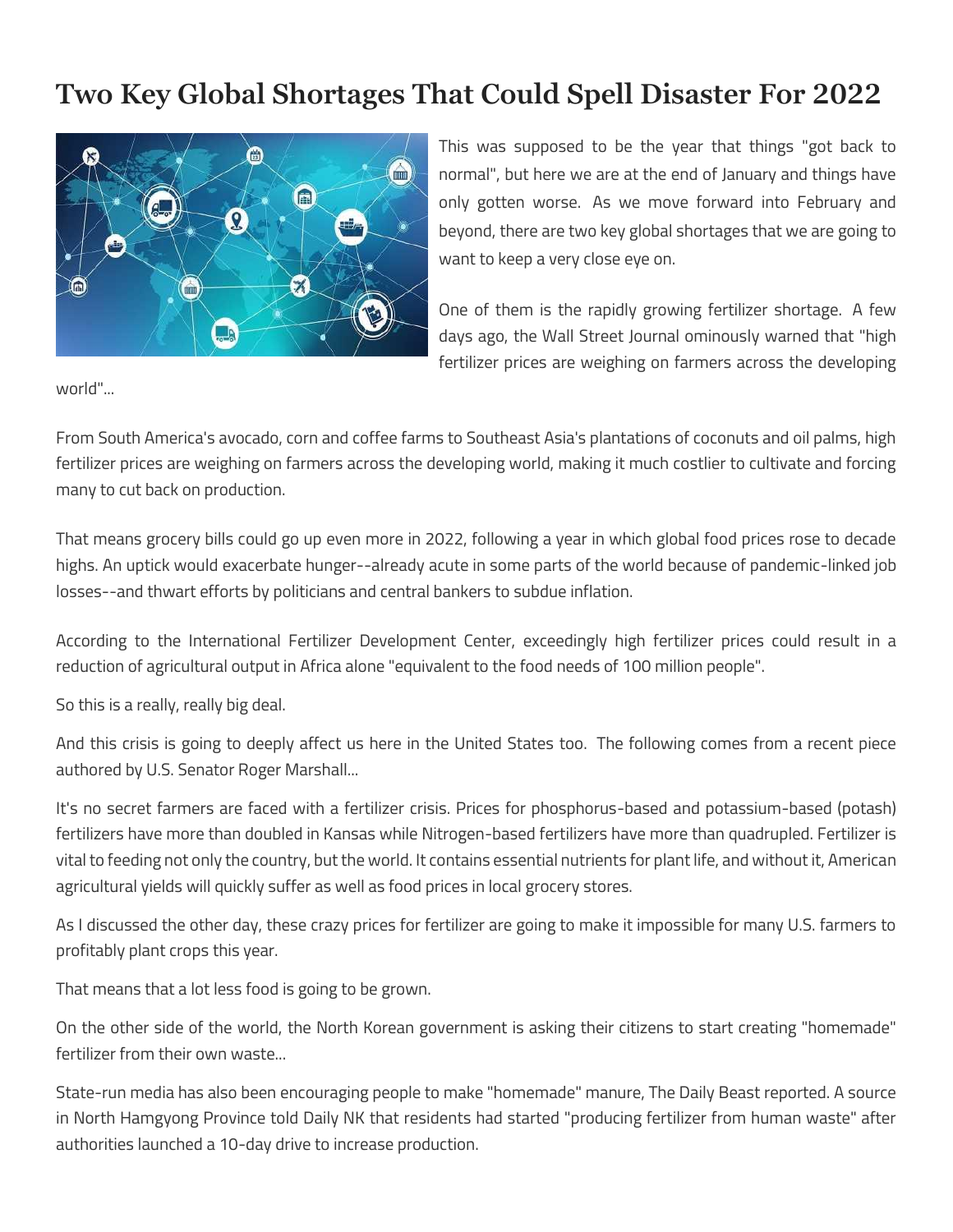The other major shortage that I want to highlight in this article is the ongoing computer chip shortage.

According to a report that was just put out by the Department of Commerce, chip inventories around the nation have become dangerously thin...

Today, the U.S. Department of Commerce released the results from the Risks in the Semiconductor Supply Chain Request for Information (RFI) issued in Sept. 2021. Key findings from the report provided data-driven information about the depths of the semiconductor shortage and underscored the need for the President's proposed \$52 billion in domestic semiconductor production.

The RFI showed that median inventory held by chips consumers (including automakers or medical device manufacturers, as examples) has fallen from 40 days in 2019 to less than 5 days in 2021. If a COVID outbreak, a natural disaster, or political instability disrupts a foreign semiconductor facility for even just a few weeks, it has the potential to shut down a manufacturing facility in the U.S., putting American workers and their families at risk.

At this point, computer chips used to produce automobiles and medical devices are particularly in short supply.

In a blog post, Commerce Secretary Gina Raimando explained that a lack of chips resulted in "\$210 billion in lost revenue" for automakers in 2021...

"In 2021, auto prices drove one-third of all inflation, primarily because we don't have enough chips," Raimando wrote in her blogpost. "Automakers produced nearly 8 million fewer cars last year than expected, which some analysts believe resulted in more than \$210 billion in lost revenue."

If there is additional disruption to chip production this year, 2022 could easily be even worse.

Many may wonder why we just don't plop down a bunch of factories and start pumping out more chips.

Unfortunately, it isn't that easy. Chip factories take a very long time to build, and we are being warned that it could take "until 2023" before things return to normal...

But industry executives aren't optimistic that the funding would help alleviate the crisis, the Washington Post reported. They argued federal funding could help build up the long-term supply of chips but wouldn't help in the short term because chip factories take years to build.

Chip consumers that were surveyed by the department similarly estimated that shortages wouldn't go away in the next six months, and some suggested it could take until 2023.

We should have never become so dependent on chip production in Asia.

Today, Taiwan accounts for a whopping 63 percent of all computer chip production in the world...

The majority of chip factories are currently based in Asia, which houses about 87% of the market share of semiconductor factories (with Taiwan alone accounting for some 63%), separate industry data indicates. The political climate in the region, and tensions between Taiwan and China, has come under renewed scrutiny as the shortage has exposed how much U.S. industry relies on these sources.

So what is going to happen to our economy if China invades Taiwan and our main supply of computer chips gets completely cut off?

I have been warning for years that military conflict with China is coming, and now we are closer than ever.